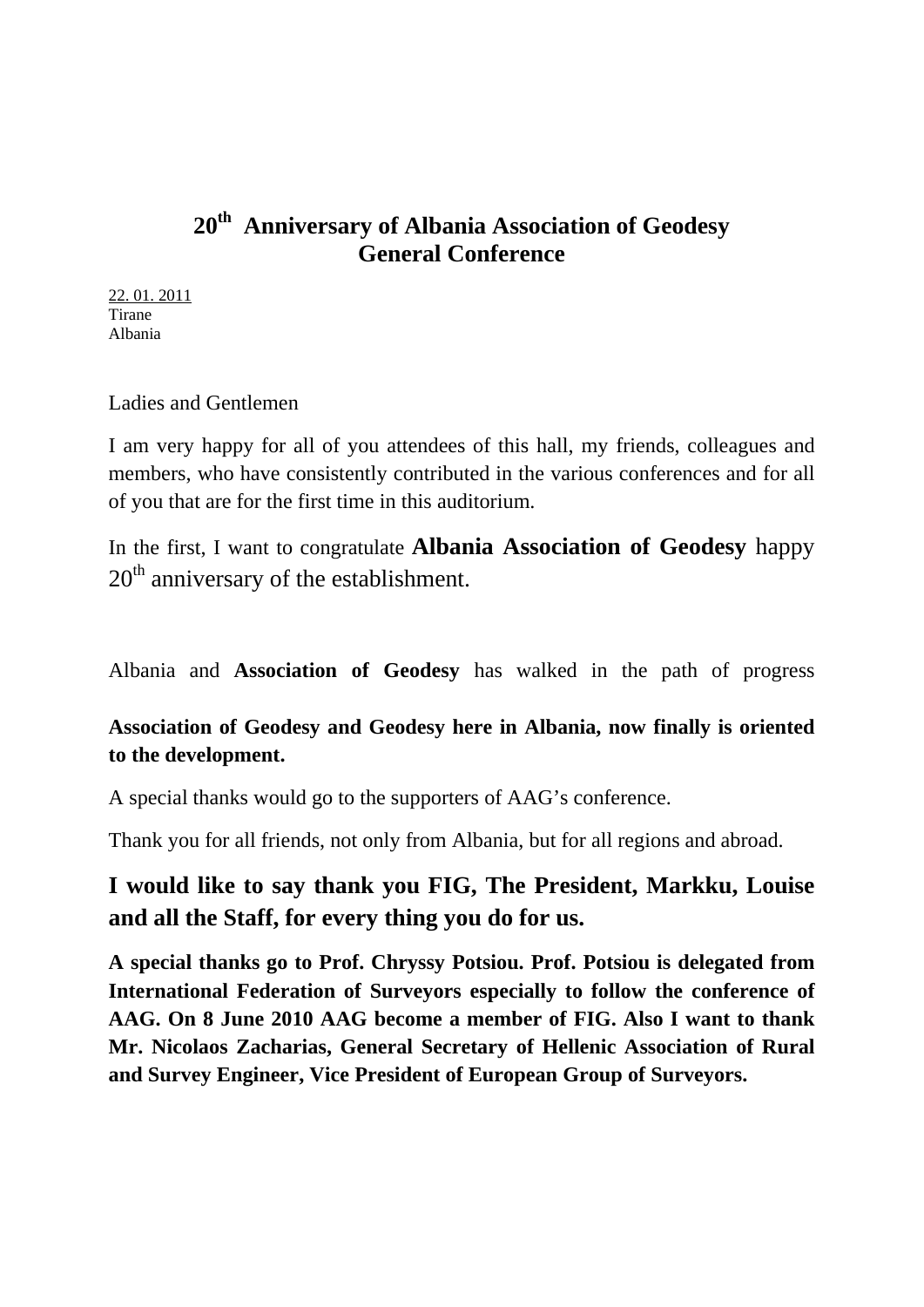## **I would like to thank for their participation:**

Representatives from Kosova Association of Surveyors and President Mr. Abdurrahman Kuleta

Prof. Murat Meha, Chief of the Kosovo Cadastral Agency

Prof. Perparim Ameti, Head of the Department of Geodesy in University of Prishtina, Kosove

Mr. Ismail Kabashi, Professor at the University of Prishtina, as well as all the other guests from Kosovo

Prof. Bashkim Idrizi, Professor at the University of Tetova, as well as all the other guests from Macedonia

Mr. Daut Bejta and all the other guests from Montenegro.

#### **Also, I would like to thank:**

Mr. Pjerin Marku, Advisor of The Prime Minister of Republic of Albania

Prof. Andrea Maliqari, Dean of the Faculty of Construction Engineering

Dr. Stavri Ristani, Professor, former Deputy Minister of Ministry of Public Works Transport and Communications

The Council of **Albania Association of Geodesy** 

All members and Associations here in Albania

#### **Dear Friends and Colleagues**

We can not forget persons, engineers who do not live. Let me mention some of them: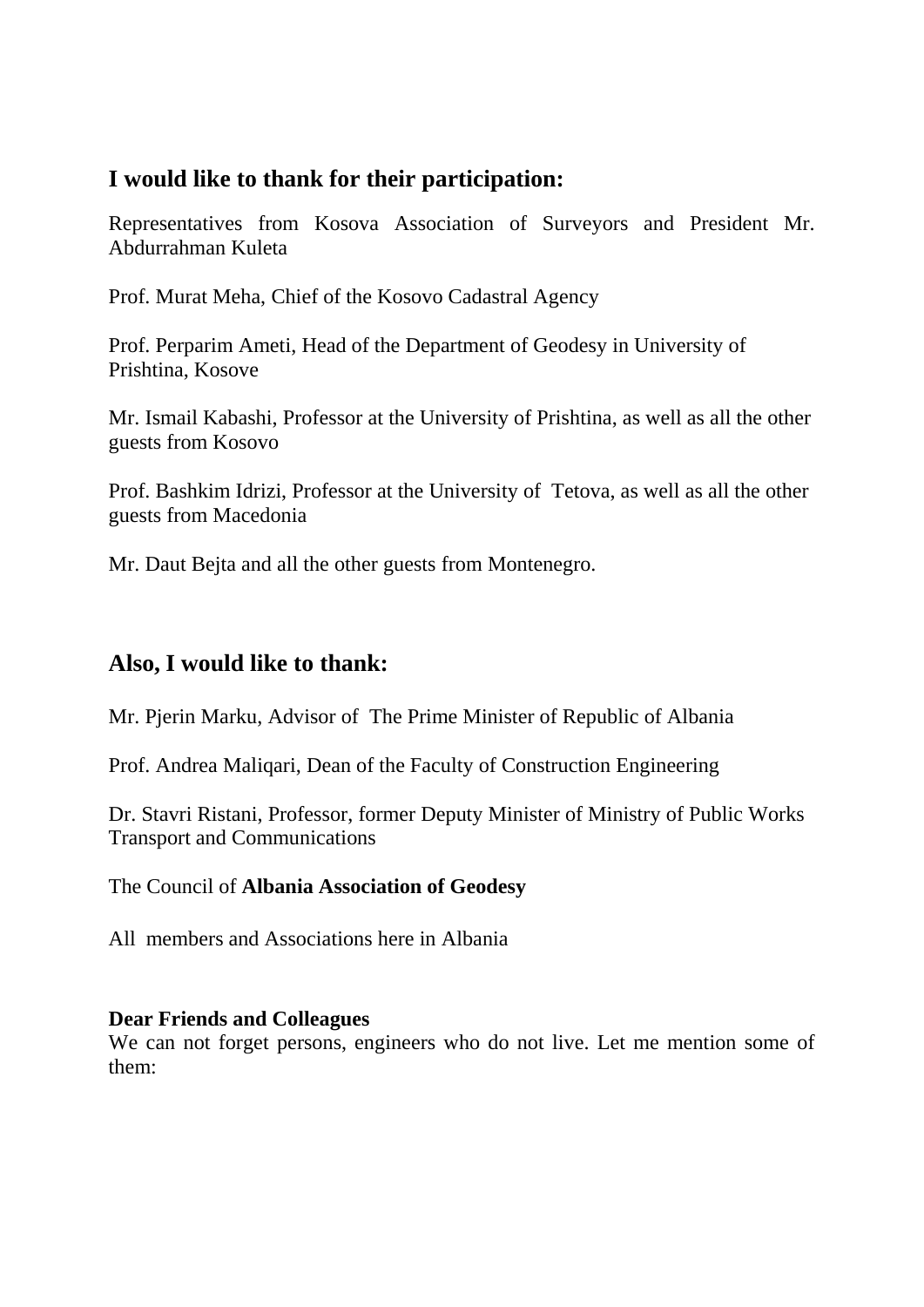**Skender Lama, Ndoc Luli, Salih Çene, Niko Anastasi, Gjergji Qeleshi, Kristaq Poga, Pirro Dado, Çesk Begu, Veiz Ostrovica, Dhimo Dhaskali, Stefan Shabani, Alaudin Frasheri, Qazim Herri, Seit Pere, Filip Geci,** 

And a lot of engineers the most of life dedicated the Profession.

#### **Dear Friends and Colleagues**

Albania Association of Geodesy is a very important factor that protects our interests.

Albania Association of Geodesy has done a great job in many topics of Geodesy and will continue to work for its objectives.

- 1. Protecting the interests, technical, legal, economic
- 2. Bilding level, Professional, Academik, Institutional
- 3. Protection the work of surveyors in different fields

I don't want to stay in the every day problems in our professionally work. I would like to bring attention, together we will work to reduce problems in our professionally work. I invited all Surveyors, Private Company, Topographic Studios, Department of Geodesy, all of you, to identify all the problem make our work difficulty.

I also invited all Surveyors, Privat Company, Topographic Studios, Department of Geodesy, all of you contribute for the conferences we will make in the feature.

I invited all of you to have contact and cooperation between each other. The existence of AAG is very Important for us, for our work, for our economy, and for our professional career.

#### **We have a lot of objectives together.**

The most important is publication of the bulletin (magazine) for Geodesy, in the systematic way. The magazine we will not send only in Albania but also worldwide where work and live surveyors.